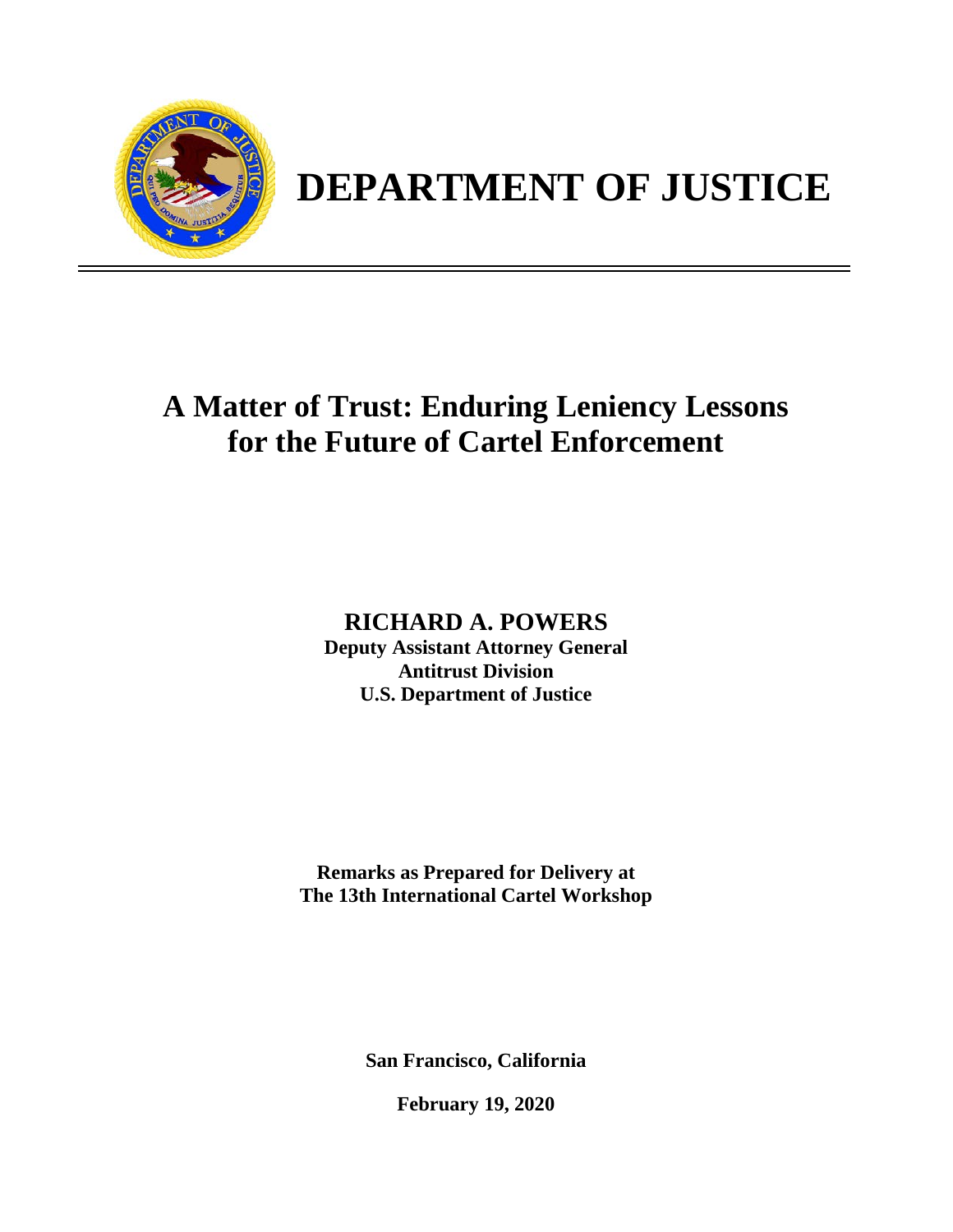Good morning, and thank you for the kind introduction. It is a great privilege to welcome not only my fellow enforcers from around the world, but other distinguished faculty, and participants from the cartel bar. As I think we all recognize, this workshop has become a premier event in the world of international cartel enforcement, and today I am especially pleased to see it return to the United States for the first time in 12 years, here in San Francisco.

As everyone in the room knows, international cartel investigations are multijurisdictional endeavors that inevitably involve a number of enforcers and defense counsel, and a collective understanding and shared perspective help all of us navigate the challenges posed by these complex investigations.

When the organizers approached us about participating this week, we asked for the opportunity to say a few words at the beginning of the program. And we did so for two reasons. First, we thought this would be the ideal venue and audience to underscore our firm commitment to the Leniency Program and the core principles that make it effective. Although these are familiar concepts to this group, it is essential for all to know that the Antitrust Division remains fully committed to what has been our most important prosecutorial tool over the last 26 years. Second, our approach to cartel enforcement is not, and cannot be, static. Some of our practices have evolved over time and in the spirit of transparency, we wanted to highlight some of those changes.

I plan to focus my remarks today on enduring lessons that we, at the Antitrust Division, have learned from nearly three decades of our modern Leniency Program. The first lesson is a simple one—an effective leniency program must be more than words; it must come with a track record of vigorous and effective enforcement. Second, trust is a prerequisite for a leniency program to flourish. For leniency to work, trust must go both ways—applicant and enforcer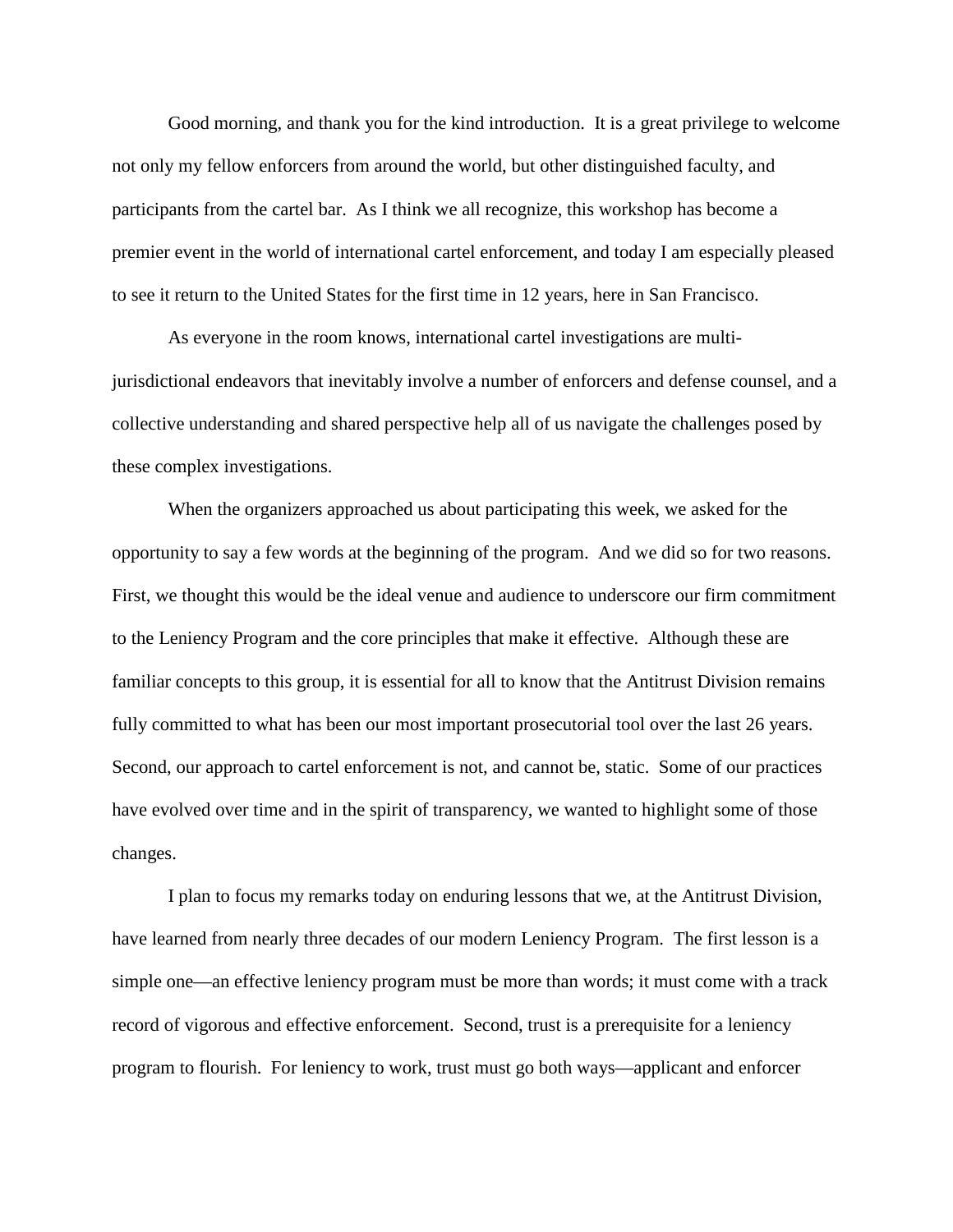alike must honor their commitments in order to reap the significant benefits of the leniency bargain. Third, leniency does not operate in a vacuum and as the cartel enforcement landscape in the United States and around the world continues to evolve, we must stay vigilant to external factors that may affect leniency's incentive structure. Finally, as important as leniency is, we must not overlook the Antitrust Division's broader cartel enforcement program and leniency's role in it.

Before I explain each of these lessons, let me clarify that I'll be using leniency to refer to complete immunity from criminal prosecution for the first company to self-report and cooperate, as well as its covered cooperating employees.<sup>[1](#page-2-0)</sup> It is worth emphasizing that only one company per conspiracy can qualify for leniency in the United States. A company that is second in the door even if by only a matter of days or hours, as has been the case in a number of our investigations, is not eligible for leniency—it could be the difference between a complete pass versus fines in the hundreds of millions, single damages versus treble damages, and immunity for executives and employees versus prison time.

#### **I. Reaffirming Leniency's Three Key "Cornerstones"**

The most basic lesson we've learned is that an effective leniency program must be built on certain key "cornerstones": (a) the threat of severe and significant sanctions, (b) a heightened fear of detection, and (c) transparent and predictable enforcement policies.<sup>[2](#page-2-1)</sup> These are the

<span id="page-2-0"></span><sup>1</sup> U.S. DEP'T OF JUSTICE, ANTITRUST DIV., CORPORATE LENIENCY POLICY (1993),

[https://www.justice.gov/atr/file/810281/download.](https://www.justice.gov/atr/file/810281/download) Note, that since 1994, the Antitrust Division has also had a leniency policy for individuals as a mechanism for individuals to come forward when their employers do not. U.S. DEP'T OF JUSTICE, ANTITRUST DIV., LENIENCY POLICY FOR INDIVIDUALS (1994), [www.justice.gov/atr/public/guidelines/0092.pdf.](http://www.justice.gov/atr/public/guidelines/0092.pdf) The Individual Leniency Program is primarily intended to create

the possibility of a race to the Division between a whistle blowing employee and its recalcitrant company. We believe this applies additional pressure on companies and motivates them to come forward quickly.

<span id="page-2-1"></span><sup>2</sup> *See* Scott D. Hammond, Dir. of Criminal Enf't, U.S. Dep't of Justice, Antitrust Div., Cornerstones of an Effective Leniency Program, Speech Before the ICN Workshop on Leniency Programs (Nov. 22-23, 2004), [https://www.justice.gov/atr/file/518156/download.](https://www.justice.gov/atr/file/518156/download)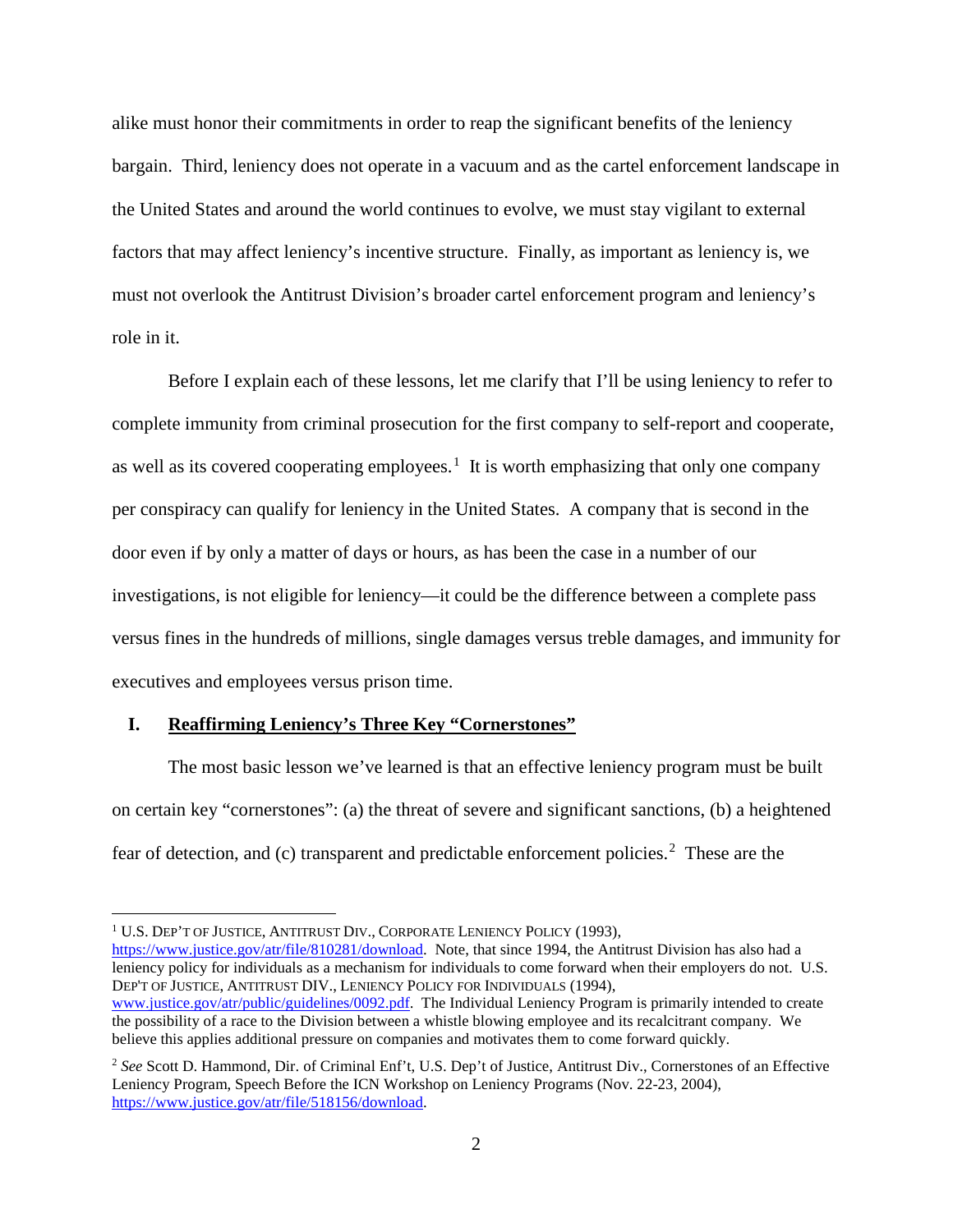indispensable components of every effective leniency program. And over time, we've learned in the United States that more than simply espousing their virtues, we have to reaffirm these cornerstones continuously through our actions.

#### *Sanctions on Individuals*

We've long held the view that individual liability and criminal sanctions, including prison sentences for culpable executives and employees, are the most severe and significant sanctions available for cartel activity.<sup>[3](#page-3-0)</sup> The Division has prosecuted executives at the highest levels of their companies after their employers missed leniency by a matter of days or even hours. And in our international cartel cases, we have made it a point to hold executives accountable for conduct affecting the United States regardless of their nationality or country of residence. For executives who choose to remain fugitives, we have invested significant time and effort, using all available international tools to bring these individuals to justice. And our recent successes speak to this point directly. Just last month, the Division announced a favorable extradition ruling by the Italian courts—the seventh country to extradite a defendant in an Antitrust Division case in recent years, and the second to do so based solely on an antitrust charge.[4](#page-3-1) This extradition is a reminder that individuals who violate U.S. antitrust laws and seek to evade justice will find no place to hide.

<span id="page-3-0"></span> 3 *See* Scott D. Hammond, Dir. of Criminal Enf't, U.S. Dep't of Justice, Antitrust Div., 'When Calculating the Costs and Benefits of Applying for Corporate Amnesty, How Do You Put a Price Tag on an Individual's Freedom?,' Speech at the 15th Annual National Institute on White Collar Crime (Mar. 8, 2001), [https://www.justice.gov/atr/file/519066/download.](https://www.justice.gov/atr/file/519066/download) *See also* U.S. DEP'T OF JUSTICE, ANTITRUST DIV., FREQUENTLY ASKED QUESTIONS (FAQ) ABOUT THE ANTITRUST DIVISION'S LENIENCY PROGRAM AND MODEL LENIENCY LETTERS, question 10 (updated Jan. 26, 2017), [www.justice.gov/atr/public/criminal/239583.pdf.](http://www.justice.gov/atr/public/criminal/239583.pdf)

<span id="page-3-1"></span><sup>4</sup> Press Release, U.S. Dep't of Justice, Former Air Cargo Executive Extradited from Italy for Price-Fixing (Jan. 13, 2020), [https://www.justice.gov/opa/pr/former-air-cargo-executive-extradited-italy-price-fixing.](https://www.justice.gov/opa/pr/former-air-cargo-executive-extradited-italy-price-fixing)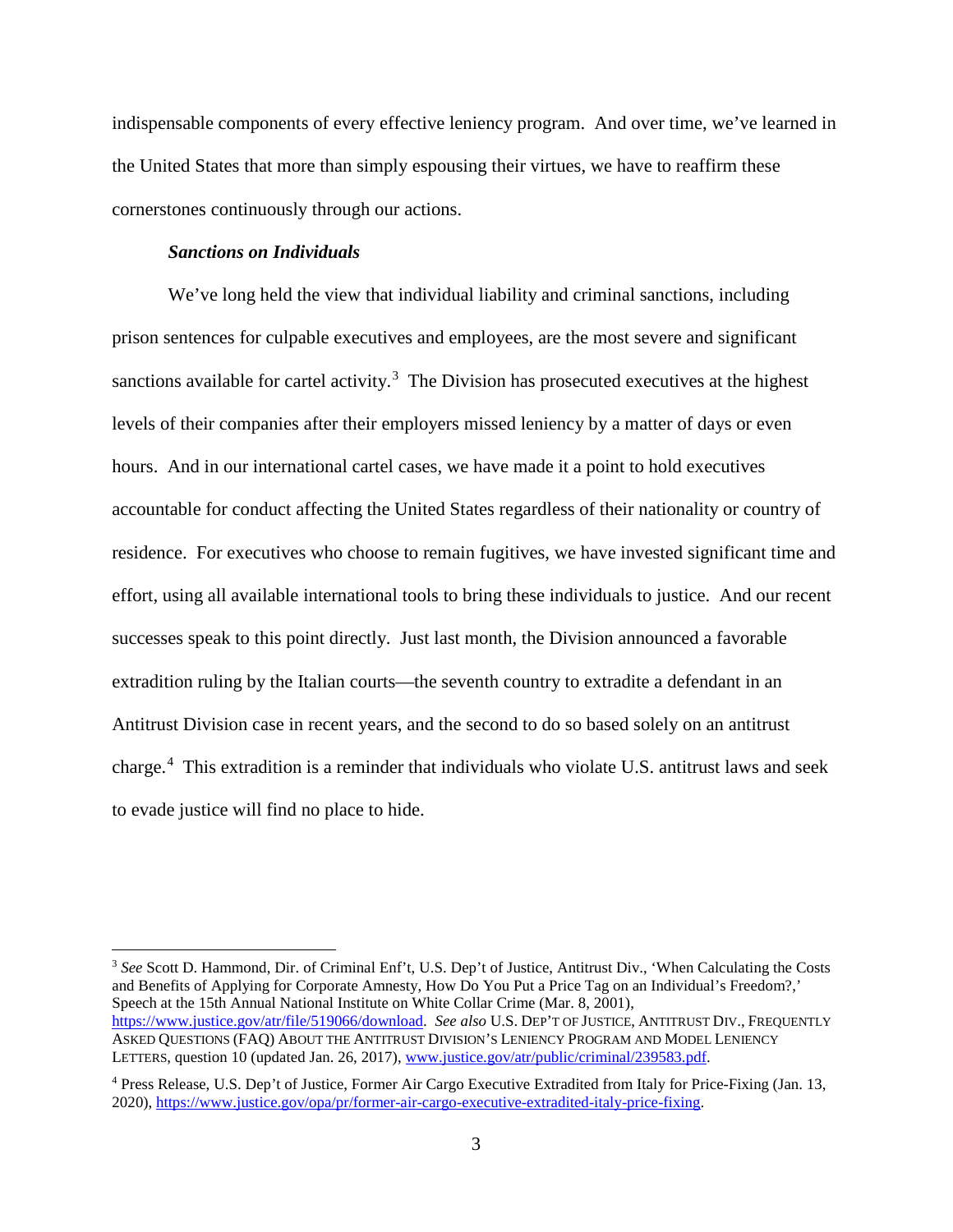#### *Corporate Fines and Penalties*

But the punishment cannot stop at the individuals who commit these crimes. Cartel sanctions must also be sufficiently severe and significant for the corporations that benefit from the illegal conduct of their employees.

Not because we measure the efficacy of our enforcement by the magnitude of the fines collected, but because experience tells us that significant monetary penalties accomplish several important objectives. First, significant criminal fines serve to punish companies by divesting some of their ill-gotten gains—corporate fines should be commensurate with the harm to U.S. consumers and businesses caused by cartels. Second, criminal fines serve to deter illegal conduct if they are severe enough that they cannot easily be written off as one of "the costs of doing business." And third, the prospect of such fines is a major incentive to companies already engaged in these crimes to seek leniency.

There are, of course, ways for companies to mitigate their penalties.

And we have learned lessons here as well. In the past, the Division's approach to reductions on fines and penalties for second-in and subsequent cooperators had been misunderstood by some as exclusively focused on the order in which companies came in the door and agreed to cooperate and plead guilty. The Division has since clarified that the extent of any fine reduction will not merely reflect the timing of cooperation, but also will reflect the nature, extent, and value of that cooperation to the investigation.<sup>[5](#page-4-0)</sup> Of course, the earlier

<span id="page-4-0"></span> <sup>5</sup> *See* Brent Snyder, Deputy Assistant Att'y Gen., U.S. Dep't of Justice, Antitrust Div., Individual Accountability for Antitrust Crimes, Address to the Yale Global Antitrust Enforcement Conference (Feb. 19, 2016), [https://www.justice.gov/opa/file/826721/download.](https://www.justice.gov/opa/file/826721/download) This shift in emphasis is consistent with a trend that places increasing weight on the value prong of the discount consideration and marks a change from the Division's prior practice. *See also* Bill Baer, Assistant Att'y Gen., U.S. Dep't of Justice, Antitrust Div., Prosecuting Antitrust Crimes, Remarks for the Georgetown Univ. Law Center Global Antitrust Enforcement Symposium (Sept. 10, 2014), [https://www.justice.gov/atr/file/517741/download.](https://www.justice.gov/atr/file/517741/download)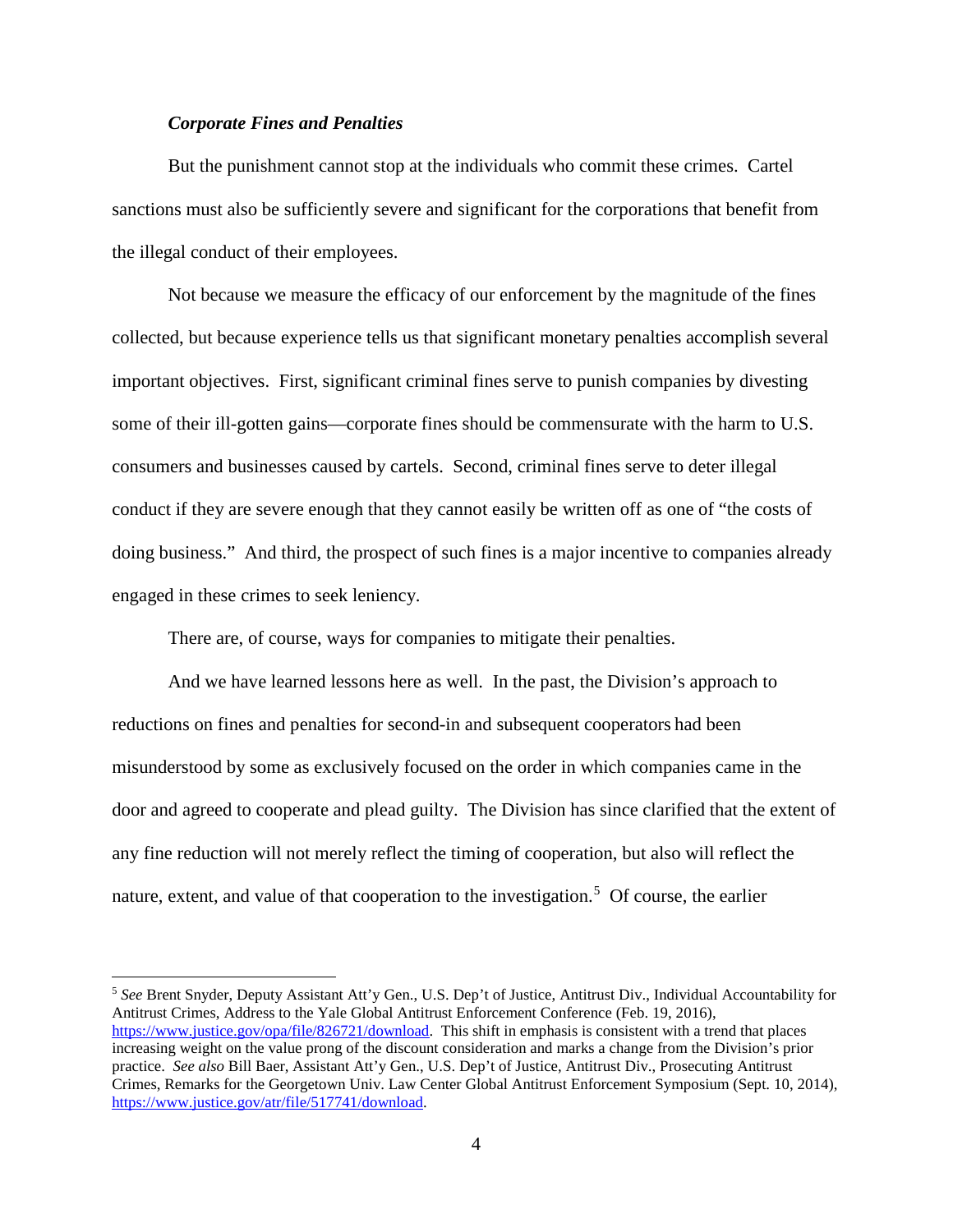cooperation is provided, the more valuable it usually is in assisting the Division's efforts to hold other corporate and individual conspirators accountable.

The Division takes great care in recognizing and rewarding valuable cooperation. But if a company's cooperation is lacking, the Division will not hesitate to withhold any fine reduction for cooperation. Nor will we hesitate to deny a company a two-point culpability score reduction and/or move the company's fine up in the applicable Guidelines range. <sup>[6](#page-5-0)</sup> We believe this approach complements the Leniency Program by providing incentives for other companies to cooperate while maintaining full immunity only for the leniency applicant.

#### *Compliance Credit*

Staying on the topic of incentives, I'd like address some concerns that have been raised about the Antitrust Division's recent compliance policy change and the impact that the availability of deferred prosecution agreements (DPAs) could have on incentives of would-be leniency applicants. Prior to the change, companies that failed to obtain leniency were charged and could either plead guilty or risk a guilty verdict after trial. By opening the door to the possibility of a DPA, companies with effective compliance programs may qualify for an option that avoids a felony conviction. We have heard concerns that companies uncovering cartel conduct may no longer feel the need to seek leniency as quickly as possible, but may instead sit tight and later advocate for a DPA if leniency is no longer available.

These concerns are premised on a fundamental misunderstanding of what it takes to qualify for a DPA. As Assistant Attorney General Makan Delrahim explained in his remarks

<span id="page-5-0"></span> <sup>6</sup> *See* Richard Powers, Deputy Assistant Att'y Gen., U.S. Dep't of Justice, Antitrust Div., The State of Criminal Antitrust Enforcement in 2020, Remarks for the Global Competition Review Live 9th Annual Antitrust Law Leaders Forum (Feb. 7, 2020), [https://www.justice.gov/opa/speech/file/1246076/download.](https://www.justice.gov/opa/speech/file/1246076/download) *See also* U.S.S.G. § 8C2.5(g).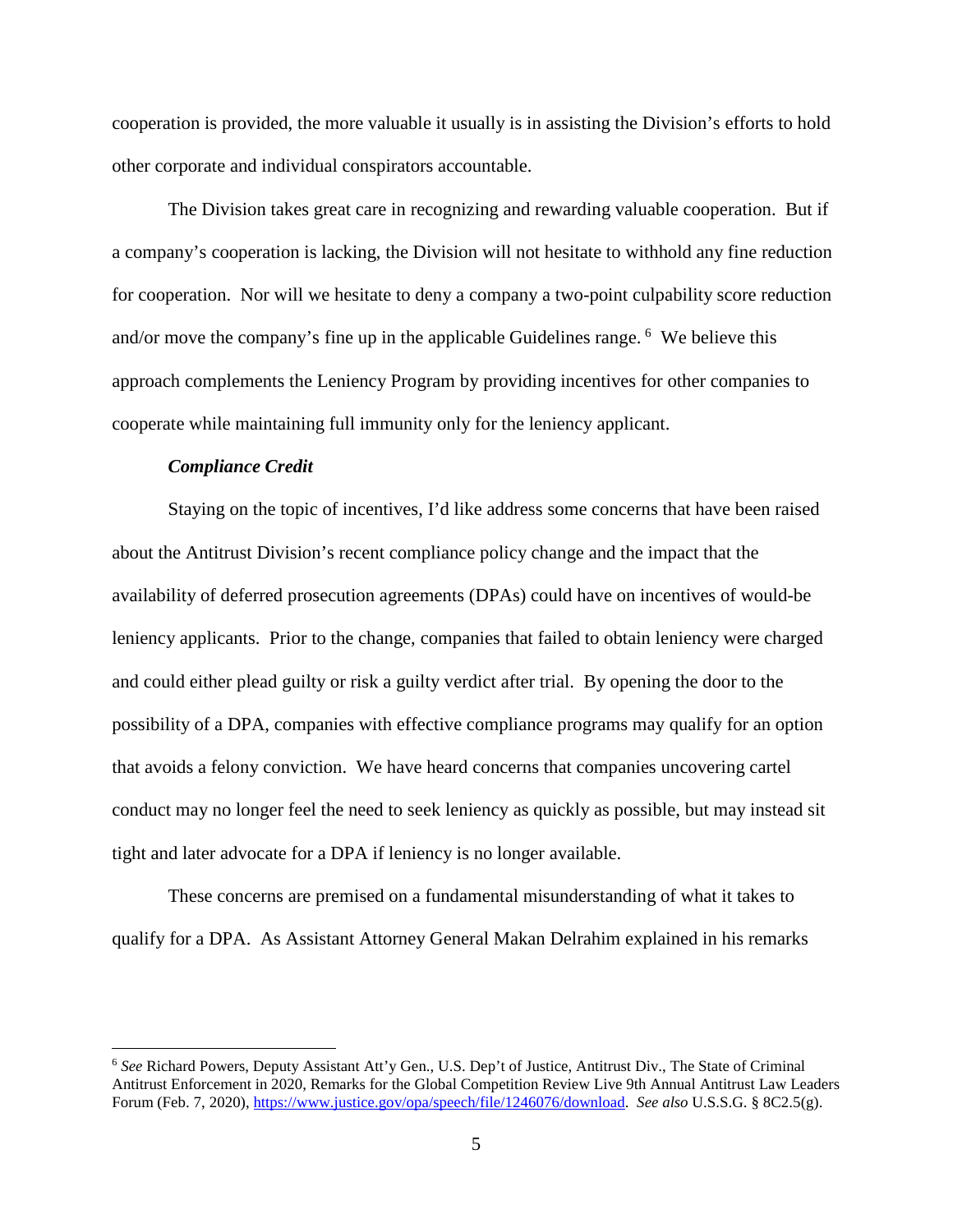announcing the policy change, $<sup>7</sup>$  $<sup>7</sup>$  $<sup>7</sup>$  the adequacy and effectiveness of a company's compliance</sup> program is one of the ten factors the Justice Manual directs prosecutors to consider when weighing charges against a corporation. <sup>[8](#page-6-1)</sup> He also highlighted prompt self-reporting, cooperation, and remedial action as factors that go hand in hand with compliance as the hallmarks of good corporate citizenship.<sup>[9](#page-6-2)</sup> And therefore, the choice to take a wait-and-see approach when a company uncovers evidence of cartel conduct could prove to be a costly mistake.

And although it's early days yet, our experience so far is that leniency marker requests have remained steady following the compliance announcement. We aren't surprised by this because there is a meaningful difference between leniency and a DPA. Leniency's exclusive benefits include complete immunity from criminal prosecution for the company and its covered cooperating employees, as well as detrebling and other benefits available under the Antitrust Criminal Penalty Enhancement & Reform Act (ACPERA).[10](#page-6-3) A DPA provides none of these extraordinary benefits. That is why leniency is and "will continue to be the ultimate credit for an effective compliance program that detects antitrust crimes and allows prompt self-reporting."<sup>[11](#page-6-4)</sup>

<span id="page-6-0"></span> <sup>7</sup> Makan Delrahim, Assistant Att'y Gen., U.S. Dep't of Justice, Antitrust Div., Wind of Change: A New Model for Incentivizing Antitrust Compliance Programs, Remarks at the New York Univ. School of Law, Program on Corp. Compliance and Enf't (July 11, 2019)[, https://www.justice.gov/opa/speech/file/1182006/download.](https://www.justice.gov/opa/speech/file/1182006/download)

<span id="page-6-1"></span><sup>8</sup> *See* Justice Manual § 9-28.300 [updated November 2018].

<span id="page-6-2"></span><sup>9</sup> *See* Delrahim, Wind of Change, *supra* note 7, at 9. *See also* Justice Manual §§ 9-28.300 [updated November 2018], 9-28.700 [updated November 2018], 9-28.800 [updated November 2018], 9-28.900 [new November 2015], 9-28.1000 [renumbered November 2015].

<span id="page-6-3"></span><sup>10</sup> *See* Antitrust Criminal Penalty Enhancement and Reform Act of 2004, Pub. L. No. 108-237, tit. II, 118 Stat. 661 (codified as amended in scattered sections of 15 U.S.C.).

<span id="page-6-4"></span><sup>11</sup> *See* Delrahim, Wind of Change, *supra* note 7, at 9.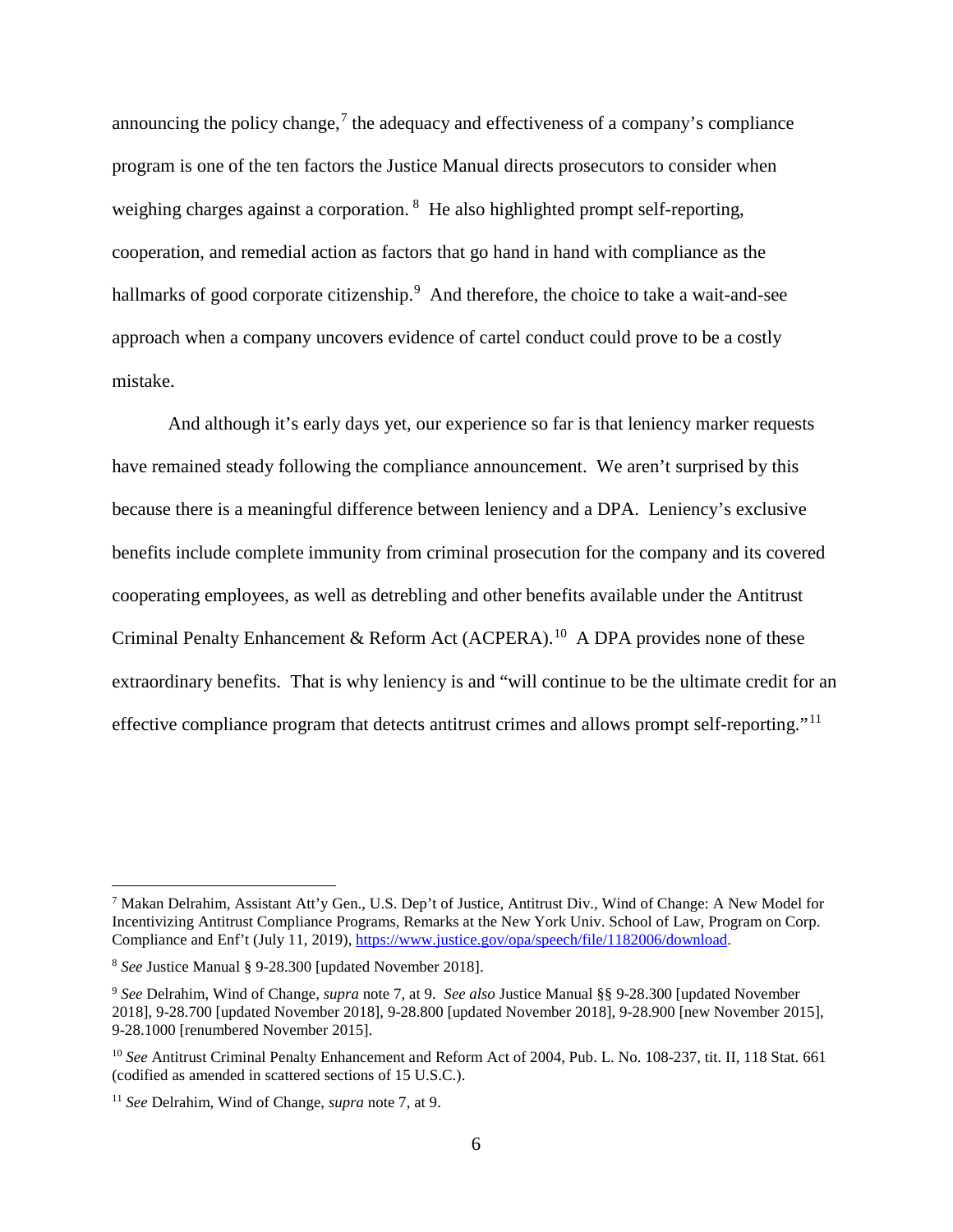#### *Heightened Fear of Detection*

I'd like to turn now to the next cornerstone: a heightened fear of detection. When it comes to creating an enforcement regime with a credible threat of detection, we have learned that leniency cannot be a stand-alone tool; to function properly it must work side-by-side with the full complement of other enforcement tools. Since the 1990s, the Antitrust Division has steadily expanded its arsenal to include traditional criminal enforcement tools such as informants, search warrants, subpoenas, consensual monitoring, audio and video tape recordings, and more recently, undercover agents and wiretaps to investigate cartels.<sup>12</sup>

The years have also taught us the importance of relationships with our partners. We have boosted our detection capabilities by building and maintaining strong relationships with our law enforcement and agency partners at the local, state, and federal levels in the fight against cartels and other crimes that undermine competition. Just last November, AAG Delrahim announced the Justice Department's Procurement Collusion Strike Force (PCSF), which is an interagency partnership among the Antitrust Division, 13 U.S. Attorneys' Offices, investigators from the Federal Bureau of Investigation and four federal Offices of Inspectors General.<sup>[13](#page-7-1)</sup> The PCSF works to harness and leverage the investigative resources of its members to better deter, detect, and prosecute cartels in the public procurement space.<sup>14</sup> And it is already bearing fruit; the Division has opened multiple grand jury investigations in connection with the PCSF.

<span id="page-7-0"></span> <sup>12</sup> For a full discussion of investigative tools used in U.S. cartel investigations, *see* Gregory J. Werden, Scott D. Hammond and Belinda A. Barnett, 'Deterrence and Detection of Cartels: Using All the Tools and Sanctions,' presented to the ABA Criminal Justice Section's 26th Annual National Institute on White Collar Crime (Mar. 1, 2012), [https://www.justice.gov/atr/file/518936/download.](https://www.justice.gov/atr/file/518936/download) 

<span id="page-7-1"></span><sup>&</sup>lt;sup>13</sup> Makan Delrahim, Assistant Att'y Gen., U.S. Dep't of Justice, Antitrust Div., Remarks at the Procurement Collusion Strike Force Press Conference (Nov. 5, 2019), [https://www.justice.gov/opa/speech/assistant-attorney](https://www.justice.gov/opa/speech/assistant-attorney-general-makan-delrahim-delivers-remarks-procurement-collusion-strike)[general-makan-delrahim-delivers-remarks-procurement-collusion-strike.](https://www.justice.gov/opa/speech/assistant-attorney-general-makan-delrahim-delivers-remarks-procurement-collusion-strike)

<span id="page-7-2"></span><sup>&</sup>lt;sup>14</sup> Press Release, U.S. Dep't of Justice, Justice Department Announces Procurement Collusion Strike Force: a Coordinated National Response to Combat Antitrust Crimes and Related Schemes in Government Procurement,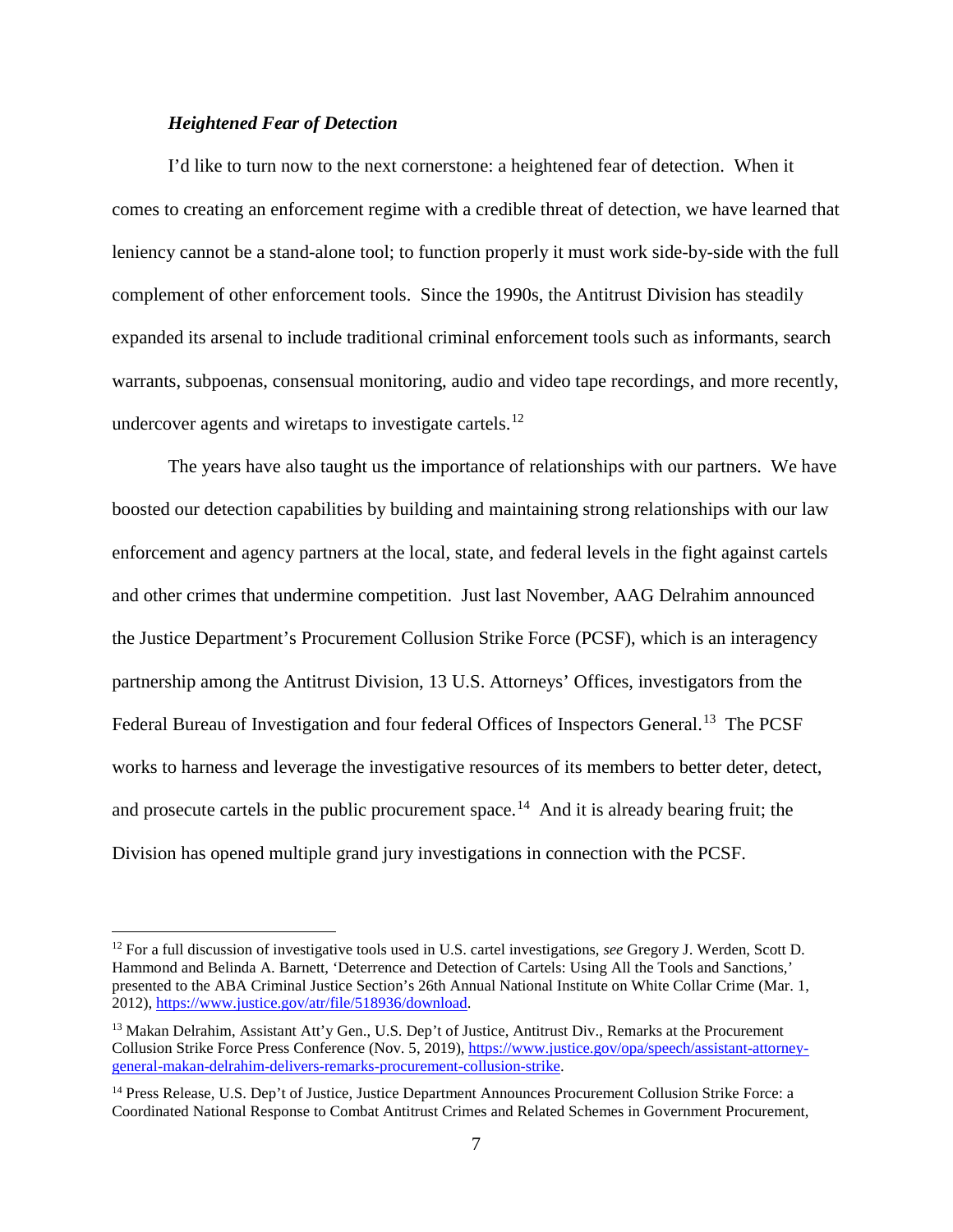#### *Predictability and Transparency*

The final cornerstone of an effective leniency program is predictability and transparency. Based on our experience, transparency must include not only explicitly stated criteria and policies, but also clear explanations of how these work in practice. The Division has sought to provide this transparency by publishing a written Leniency Policy, several speeches and papers explaining the policy, and a Frequently Asked Questions (FAQs) document that addresses many of the recurring questions raised by prospective leniency applicants and their counsel. We have also published model conditional leniency letters for prospective applicants to review. We drafted all of these materials in simple, non-technical language and posted them to the Division's website to ensure accessibility not just to antirust specialists but to the business community as well. $15$ 

Let me stress that there are no unwritten rules, hidden caveats, or unique exceptions or practices specific to particular offices or sections. From the initial marker request to the final leniency letter, the Antitrust Division's consistent approach across offices is to adhere to the publicly available rules in the Leniency Policy and the FAQs. The Division's prosecutors recognize that no one applicant is more important than the integrity of the program, and a prospective leniency applicant must be able to predict with a high degree of confidence its obligations and the outcome following its leniency application. As for members of the defense bar and business community, they should be reassured to know that the same Leniency Policy is applied to every applicant and investigation—regardless of whether it's an investigation into

 $\overline{a}$ 

Grant and Program Funding (Nov. 5, 2019), [https://www.justice.gov/opa/pr/justice-department-announces](https://www.justice.gov/opa/pr/justice-department-announces-procurement-collusion-strike-force-coordinated-national-response)[procurement-collusion-strike-force-coordinated-national-response.](https://www.justice.gov/opa/pr/justice-department-announces-procurement-collusion-strike-force-coordinated-national-response) 

<span id="page-8-0"></span><sup>&</sup>lt;sup>15</sup> U.S. DEP'T OF JUSTICE, ANTITRUST DIV., LENIENCY PROGRAM (1993), [https://www.justice.gov/atr/leniency](https://www.justice.gov/atr/leniency-program)[program.](https://www.justice.gov/atr/leniency-program)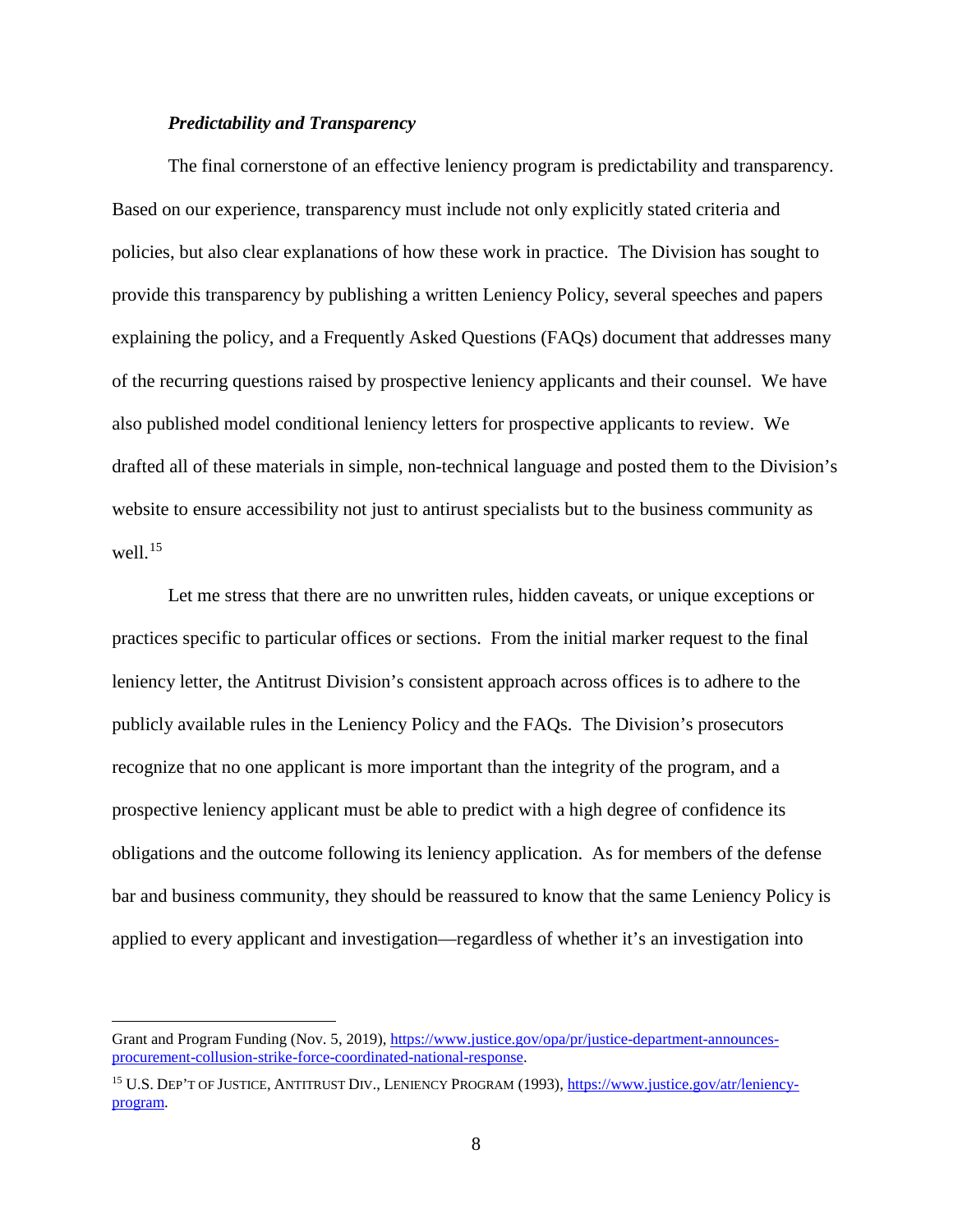global financial markets or local foreclosure auctions, into wage fixing or price fixing, or into a no-poach or a customer allocation agreement.

#### **II. Maintaining Trust and Confidence in the Leniency Program**

These observations bring me to the next lesson worth highlighting from our experience: trust is a prerequisite for leniency to work. My predecessors stressed, and I completely agree, that the bar and the business community must have confidence in the program.<sup>[16](#page-9-0)</sup> As prosecutors, we inspire that confidence by adhering to the written Leniency Policy and public statements about the Division's practices. Indeed, the Antitrust Division has an impressive track record of adhering to the Policy, even when it required us to provide immunity to otherwise culpable actors.

When it comes to common issues encountered by applicants, we strive to adhere closely to the approach outlined in the FAQs. Our FAQs, however, cannot anticipate every situation, and when we have encountered an unusual set of facts that required us to clarify how we would apply the policy, we have done so.<sup>17</sup> And with the sole exception of Stolt-Nielsen, the Division has not encountered a situation that resulted in us revoking an applicant's conditional leniency.<sup>18</sup>

But trust is a two-way street and companies applying for leniency must be prepared to meet the publicly stated criteria for either Type A leniency or Type B leniency.<sup>[19](#page-9-3)</sup>

<span id="page-9-0"></span> 16 *See* Scott D. Hammond, Dir. of Criminal Enf't, U.S. Dep't of Justice, Antitrust Div., Fighting Cartels – Why and How?: Lessons Common to Detecting and Deterring Cartel Activity (Sept. 12, 2000), [https://www.justice.gov/atr/file/518526/download;](https://www.justice.gov/atr/file/518526/download) Scott D. Hammond, Deputy Assistant Att'y Gen., U.S. Dep't of Justice, Antitrust Div., 'The Evolution of Criminal Antitrust Enforcement Over the Last Two Decades,' presented to the 24th Annual National Institute on White Collar Crime (Feb. 25, 2010), [https://www.justice.gov/atr/file/518241/download.](https://www.justice.gov/atr/file/518241/download)

<span id="page-9-1"></span><sup>17</sup> *See* FAQ, *supra* note 3, at question 6.

<span id="page-9-2"></span><sup>18</sup> *Id.* at question 27.

<span id="page-9-3"></span><sup>19</sup> *Id.* at question 3.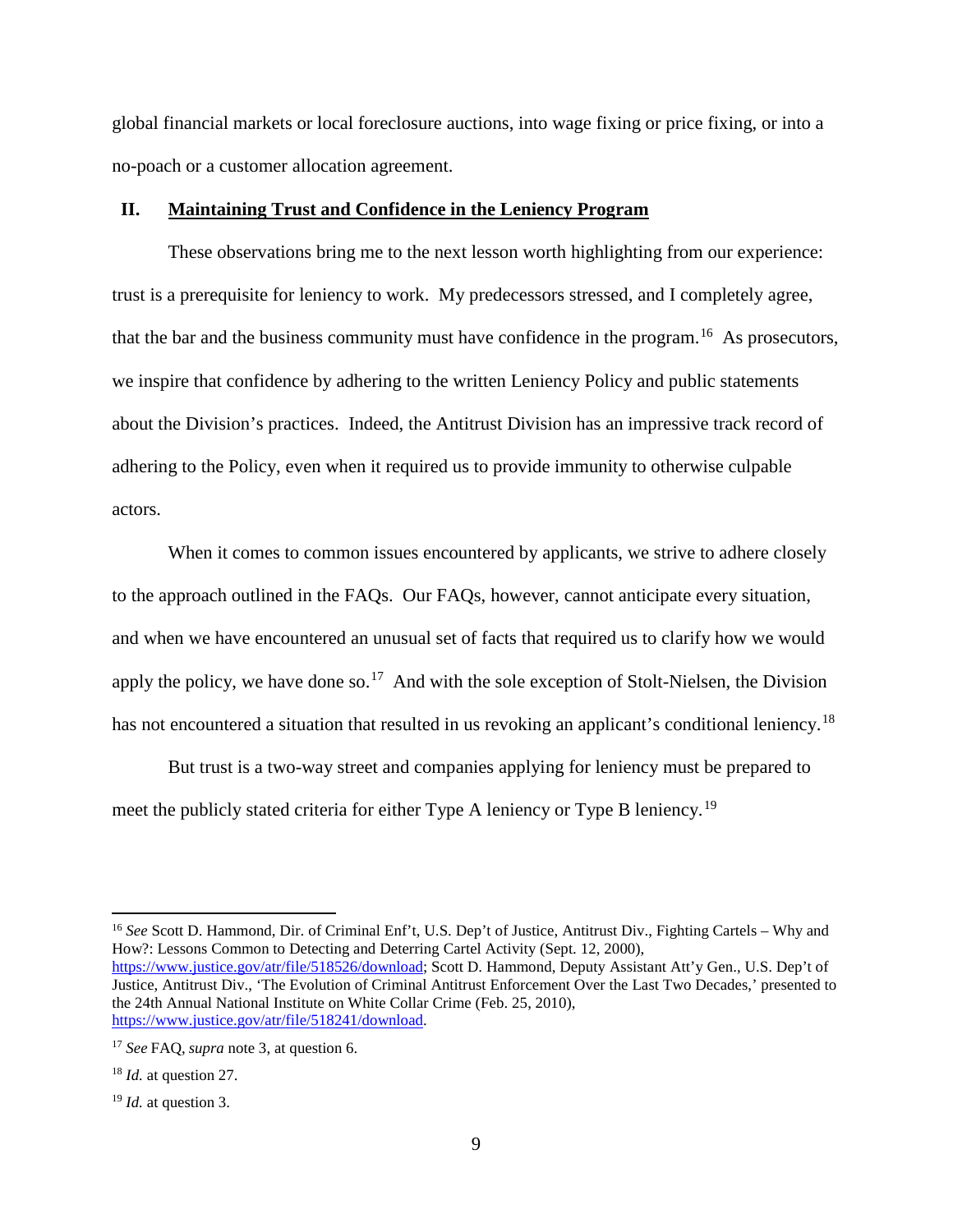We recognize that it generally takes longer now to receive a conditional letter than it did 20 years ago; attorney proffers and hot documents are no longer sufficient and multiple witness interviews are almost always requested by staff. We must be satisfied that we have received, and will continue receiving, "full, continuing, and complete, cooperation throughout the investigation." We know this can take time especially for companies simultaneously conducting an internal investigation. But the Division's marker system allows a leniency applicant to hold its spot at the front of the line even as counsel conducts a thorough internal investigation and provides the necessary information to the Division.<sup>[20](#page-10-0)</sup>

And we continue to encourage companies to race in for a marker at the first hint of cartel activity.<sup>21</sup> Companies do not have to have evidence of a crime or be in a position to admit to a crime in order to request a marker. It is enough to for counsel to represent that she or he has uncovered information or evidence suggesting a possible criminal antitrust violation. This could be evidence of communications with competitors even if counsel is unsure if it ultimately ended up as a criminal agreement, or when counsel is uncertain whether the agreement is a *per se* criminal antitrust violation, or even when it is unclear whether the agreement affected the U.S. market. We will work with counsel as they sort through the evidence, and if the evidence indicates that there has not been a U.S. criminal antitrust violation, a company may withdraw its marker or let it expire.

For leniency applicants that choose to perfect their markers, our expectation is that they will provide truthful, continuing, and complete cooperation. What this entails is well known by this group. Cooperation includes conducting a timely and thorough internal investigation,

<span id="page-10-0"></span> <sup>20</sup> *Id.* at question 5.

<span id="page-10-1"></span><sup>21</sup> *Id.* at question 2.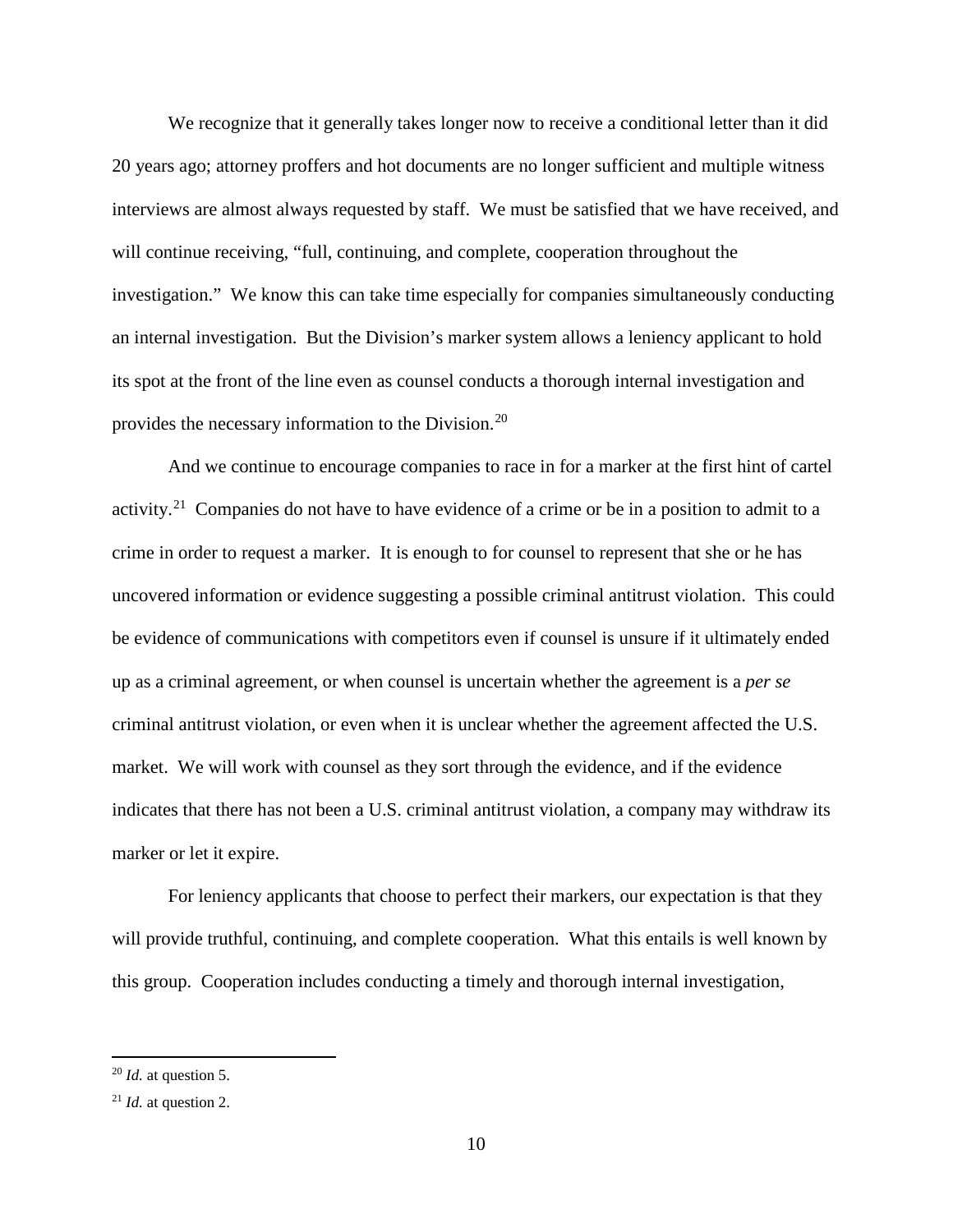providing detailed proffers of the reported conduct, producing documents no matter where they are located, and making cooperative witnesses available for interviews.[22](#page-11-0) 

To put a finer point on it, though, the Division expects to receive motivated and engaged cooperation throughout the investigation beginning with the grant of the marker until the very last prosecution in that conspiracy. And as you can well imagine, any attempt by a leniency applicant to artificially limit the breadth and scope of the Division's investigation will undermine our trust and confidence in that company and its counsel. We follow the facts where they lead and expect leniency applicants to cooperate with the investigation every step of the way.

We recognize that in the early days of large international cartel investigations the company and its counsel may need time to fully ramp up the investigation. We will work with counsel to set realistic timelines for initial attorney proffers and document productions. But experience has taught us that "[s]peed is crucial at the early stages of an investigation" and we expect leniency applicants to move expeditiously to provide early cooperation, which could allow us to develop the facts quickly, in some cases by using covert techniques to expose more information about the nature and extent of the conspiracy. <sup>23</sup> Leniency applicants should expect the Division to move quickly as well.

When it comes to key employees of the leniency applicant, proffers from counsel are no longer sufficient to ensure coverage under the company's conditional leniency letter. While we may ask counsel to provide helpful proffers in advance of our own interviews, we expect to meet with these key employees to confirm that they are committed to meeting their leniency

<span id="page-11-0"></span> <sup>22</sup> *Id.* at question 16.

<span id="page-11-1"></span><sup>23</sup> Baer, *supra* note 5.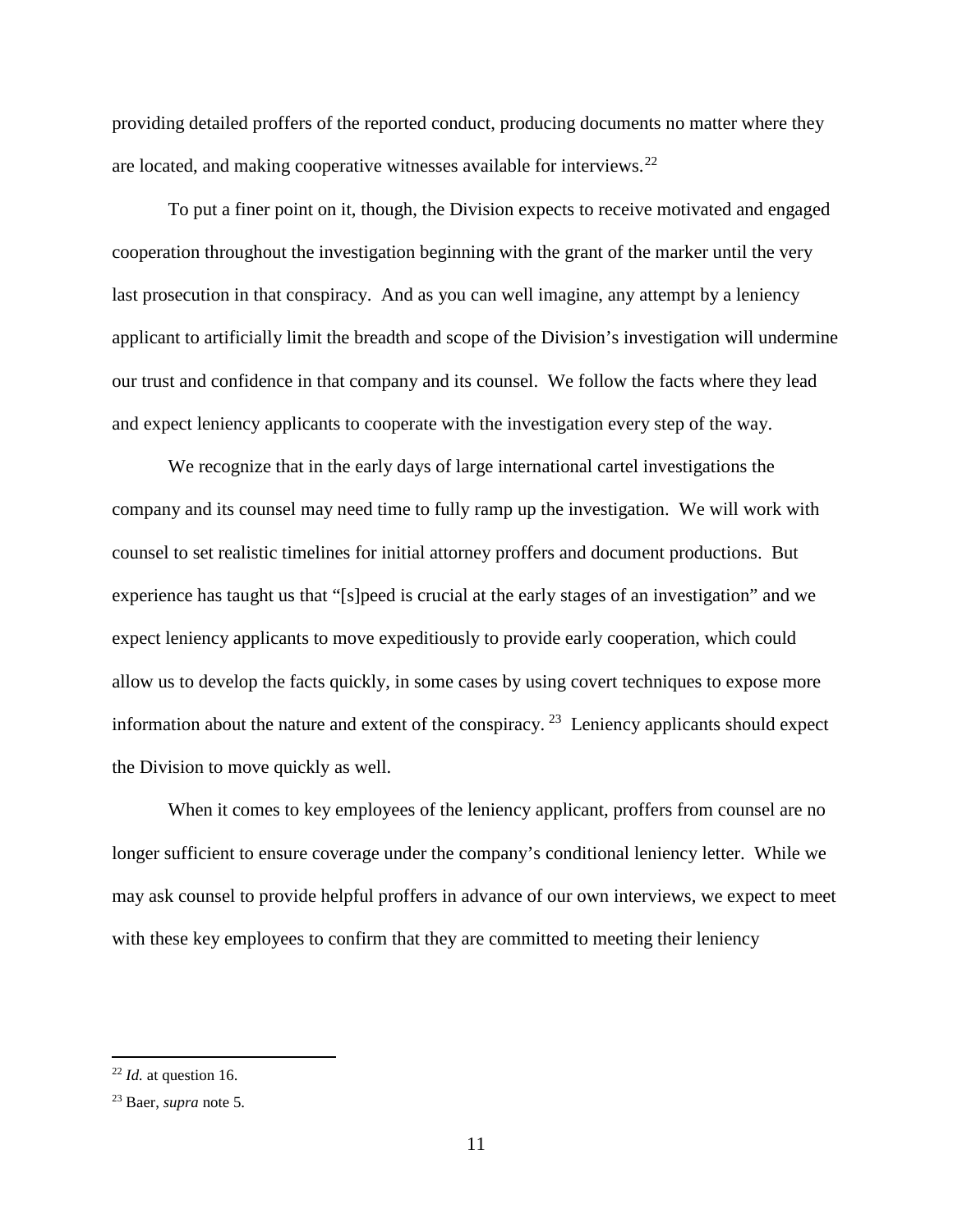obligations.<sup>[24](#page-12-0)</sup> In essence, we are assessing whether they are being candid and fully forthcoming and telling us all that they know. We may also require covered employees to assist with proactive investigative techniques, where appropriate.

I just emphasized the need to move investigations quickly. But, as we all know, arranging the necessary interviews with key employees and assessing their willingness to cooperate may not always be feasible in complex investigations on an expedited timetable. These individual determinations, however, need not hold up the company's leniency application. If there is a concern that a particular employee may not be willing to meet his or her cooperation obligations, assuming the company is otherwise able to perfect its marker, we can proceed with the conditional leniency letter without covering that individual. What does this mean for that individual? He or she will be provided an opportunity to cooperate with the investigation and possibly enter into a non-prosecution agreement separate from the company's leniency letter. But individuals must earn non-prosecution protections as they would under any other circumstances.

While on the topic of individuals, I'll note that in recent years we've observed certain behavior by companies during the criminal investigation that could undermine the credibility of their cooperating employees. A pattern of such behavior could erode the Division's confidence that the leniency applicant is truly using its best efforts to secure the cooperation of current employees. As the FAQs note, "the steps taken by the company to secure cooperation, would be relevant to the Division's determinations of whether there is a corporate confession, … and

<span id="page-12-0"></span><sup>&</sup>lt;sup>24</sup> U.S. DEP'T OF JUSTICE, ANTITRUST DIV., MODEL CORPORATE PLEA AGREEMENT ¶ 4 (Mar. 14, 2019), [https://www.justice.gov/atr/page/file/1124876/download.](https://www.justice.gov/atr/page/file/1124876/download)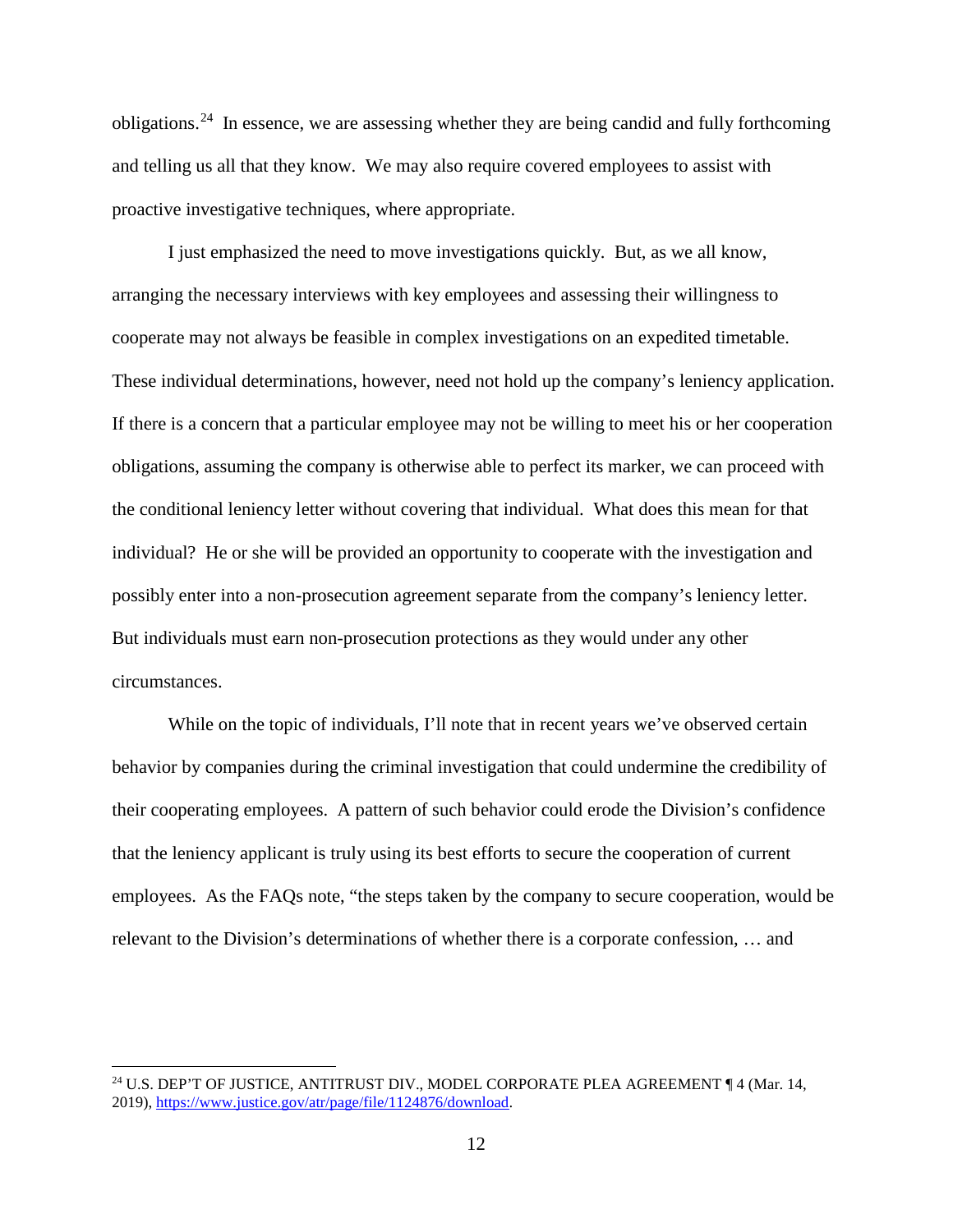whether the Division is receiving the benefit of the leniency bargain."<sup>[25](#page-13-0)</sup> The Division expects leniency applicants to uphold their commitments throughout the investigation.

#### *Leniency's Value*

One last observation on cooperation. We know that the costs of leniency cooperation can be significant particularly in large international cartel investigations. But a company's decision to seek leniency is often validated when co-conspirators are prosecuted. Take a recent example from right here in San Francisco—the Antitrust Division's packaged seafood investigation. For confidentiality reasons, I will not comment on press reports about a leniency applicant. <sup>26</sup> I will, however, highlight the fates of two companies that did not obtain leniency in this investigation. Bumble Bee Foods pleaded guilty and was sentenced to pay \$25 million, which reflected its inability to pay a larger fine, while StarKist pleaded guilty and was sentenced to pay the statutory maximum fine of \$100 million.<sup>27</sup> Four executives total from both companies were also charged and three pleaded guilty. The fourth executive—Bumble Bee's former CEO—was recently found guilty by a jury.[28](#page-13-3) Had either company received leniency, it would have avoided a criminal conviction, paid *zero* dollars in criminal fines and none of its employees would have been prosecuted. These are the real-world benefits of leniency that should not be overlooked.

#### **III. Preserving the Leniency Program's Incentives**

I'd like to turn now to another lesson we've learned, which is that the Leniency Program does not operate in a vacuum. There are external challenges to leniency's incentives structure

<span id="page-13-0"></span> <sup>25</sup> FAQ, *supra* note 3, at question 18.

<span id="page-13-1"></span> $26$  The Division's longstanding policy is not to disclose a leniency applicant's identity absent prior disclosure by, or agreement with, the applicant. *See id*. at question 33.

<span id="page-13-2"></span><sup>&</sup>lt;sup>27</sup> Press Release, U.S. Dep't of Justice, StarKist Ordered to Pay \$100 Million Criminal Fine for Antitrust Violation (Sept. 11, 2019)[, https://www.justice.gov/opa/pr/starkist-ordered-pay-100-million-criminal-fine-antitrust-violation.](https://www.justice.gov/opa/pr/starkist-ordered-pay-100-million-criminal-fine-antitrust-violation)

<span id="page-13-3"></span><sup>&</sup>lt;sup>28</sup> Press Release, U.S. Dep't of Justice, Former CEO Convicted of Fixing Prices For Canned Tuna (Dec. 3, 2019), [https://www.justice.gov/opa/pr/former-ceo-convicted-fixing-prices-canned-tuna.](https://www.justice.gov/opa/pr/former-ceo-convicted-fixing-prices-canned-tuna)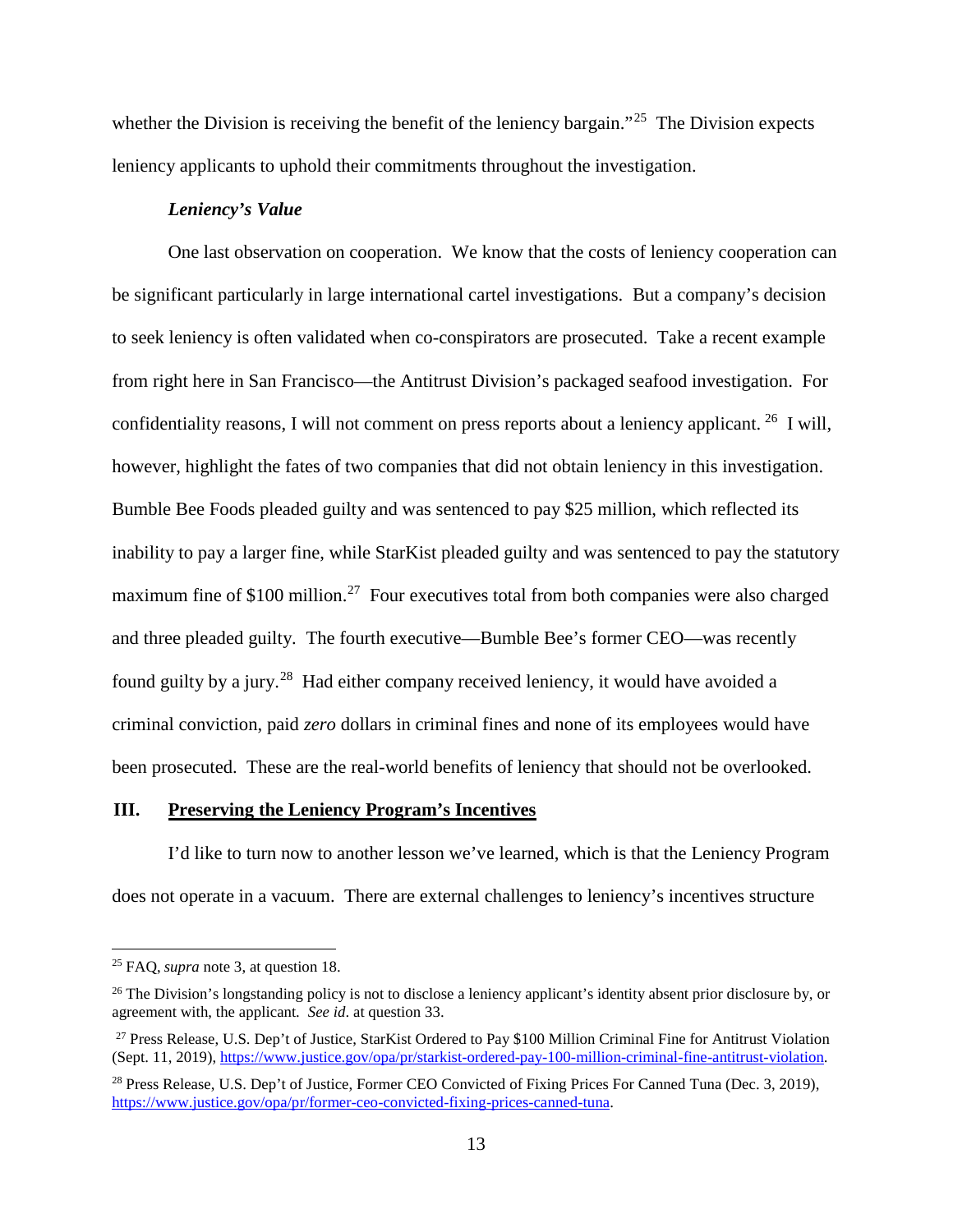today that were not present (or as pressing) when the program was first conceived in its modern form over 26 years ago. Accordingly, we at the Antitrust Division must be proactive in safeguarding and preserving leniency's incentives to ensure its longevity and continued success.

#### *Cross-border Cartel Enforcement*

These external challenges to leniency's incentives are nowhere more evident than in the arena of cross-border cartel enforcement, where the increased costs of self-reporting and cooperating in multiple jurisdictions have been flagged by the cartel defense bar as a potential disincentive to seeking leniency.

The Division has a history of successfully conducting parallel international cartel investigations, and where appropriate, deferring to other jurisdictions, or reaching coordinated resolutions that address the enforcement priorities and deterrence goals of multiple jurisdictions.<sup>[29](#page-14-0)</sup> For example, we coordinated with our Canadian counterparts in the auto parts investigation to reach a corporate resolution and fine in the U.S. that recognized and accounted for the harm caused by the defendant in both jurisdictions.<sup>30</sup> And in the marine hose investigation, individuals sentenced to prison in the U.K. and U.S. were able to serve their sentences concurrently in one jurisdiction. $31$  Although these resolutions pre-dated the Justice

<span id="page-14-0"></span><sup>&</sup>lt;sup>29</sup> The Justice Department also has a policy requiring prosecutors to "coordinate with one another to avoid the unnecessary imposition of duplicative fines, penalties and/or forfeiture against [a] company," and further instructs them to "endeavor, as appropriate, to … consider the amount of fines, penalties and/or forfeiture paid to federal, state, local or foreign law enforcement authorities that are seeking to resolve a case with a company for the same misconduct." *See* Memorandum from Rod Rosenstein, Deputy Att'y Gen. U.S. Dep't of Justice, to Heads of Dep't Components: U.S. Att'ys, Policy on Coordination of Corporate Resolution Penalties (May 9, 2018), [https://www.justice.gov/opa/speech/file/1061186/download.](https://www.justice.gov/opa/speech/file/1061186/download)

<span id="page-14-1"></span><sup>30</sup> Press Release, U.S. Dep't of Justice, Nishikawa Agrees to Plead Guilty and Pay \$130 Million Criminal Fine for Fixing Prices of Automotive Parts (July 20, 2016), [https://www.justice.gov/opa/pr/nishikawa-agrees-plead-guilty](https://www.justice.gov/opa/pr/nishikawa-agrees-plead-guilty-and-pay-130-million-criminal-fine-fixing-prices-automotive)[and-pay-130-million-criminal-fine-fixing-prices-automotive.](https://www.justice.gov/opa/pr/nishikawa-agrees-plead-guilty-and-pay-130-million-criminal-fine-fixing-prices-automotive)

<span id="page-14-2"></span><sup>&</sup>lt;sup>31</sup> Press Release, U.S. Dep't of Justice, Three United Kingdom Nationals Plead Guilty to Participating in Bid-Rigging Conspiracy in the Marine Hose Industry (Dec. 12, 2007), [https://www.justice.gov/archive/opa/pr/2007/December/07\\_at\\_995.html.](https://www.justice.gov/archive/opa/pr/2007/December/07_at_995.html)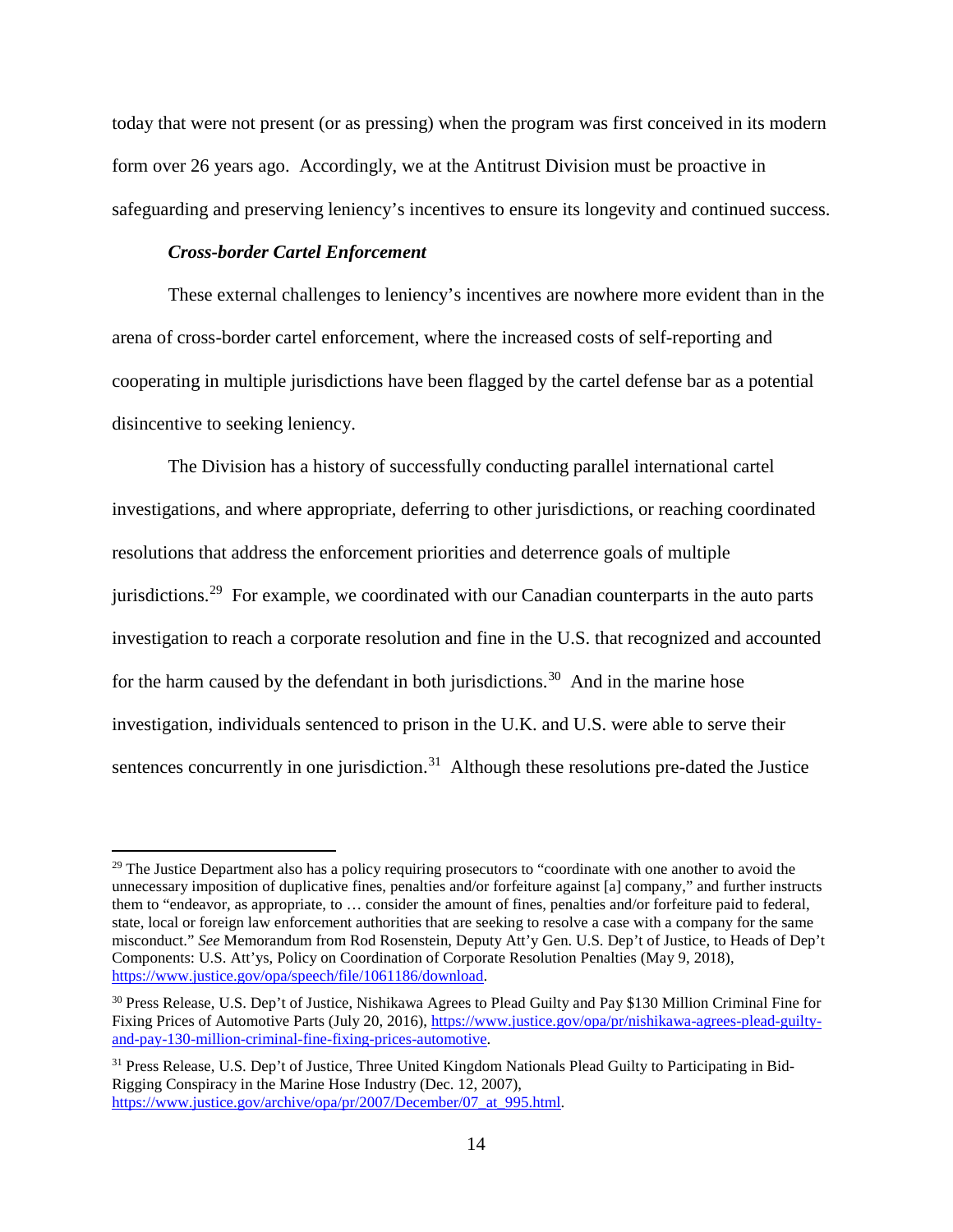Department's announcement of the policy against "piling on," they were animated by the same guiding principle "to enhance relationships with our law enforcement partners in the United States and abroad, while avoiding unfair duplicative penalties."<sup>32</sup>

We continue to explore ways to improve and evolve our cartel practice to maximize deterrence, detection, and self-reporting. We want to ensure that we are strengthening and improving our relationships with our counterparts around the world for more effective cartel detection. We also want to coordinate international investigations to ensure leniency applicants are able to meet the competing demands of all of the jurisdictions where they have exposure. In this endeavor, we also welcome input from the cartel bar and value your unique perspective representing clients navigating the leniency application process in multiple jurisdictions.

#### *Treble Damages Private Litigation & ACPERA*

No discussion of the external challenges to leniency's incentives would be complete without mentioning ACPERA, the availability of treble damages in the United States, and civil damages actions in a growing number of jurisdictions. Without getting too far into the weeds, I'll leave you with a few observations.

First, as many of you know, ACPERA's detrebling provisions are set to expire in June 2020 due to a sunset in the original legislation. The Division supports reauthorization and the elimination of the sunset provision. Second, AAG Delrahim has made it clear that ACPERA's cooperation requirement and detrebling incentive will apply to any Clayton Act Section 4A claims pursued by the Division to recover damages for the Government.<sup>33</sup> And third, the time is

<span id="page-15-0"></span><sup>&</sup>lt;sup>32</sup> Rod Rosenstein, Deputy Att'y Gen., U.S Dep't of Justice, Remarks to the New York City Bar White Collar Crime Institute (May 9, 2018), [https://www.justice.gov/opa/speech/deputy-attorney-general-rod-rosenstein-delivers](https://www.justice.gov/opa/speech/deputy-attorney-general-rod-rosenstein-delivers-remarks-new-york-city-bar-white-collar)[remarks-new-york-city-bar-white-collar.](https://www.justice.gov/opa/speech/deputy-attorney-general-rod-rosenstein-delivers-remarks-new-york-city-bar-white-collar)

<span id="page-15-1"></span><sup>33</sup> *See* Makan Delrahim, Assistant Att'y Gen., U.S. Dep't of Justice, Antitrust Div., 'November Rain': Antitrust Enforcement on Behalf of American Consumers and Taxpayers, Remarks at the ABA Antitrust Section Fall Forum (Nov. 15, 2018), [https://www.justice.gov/opa/speech/file/1111651/download.](https://www.justice.gov/opa/speech/file/1111651/download)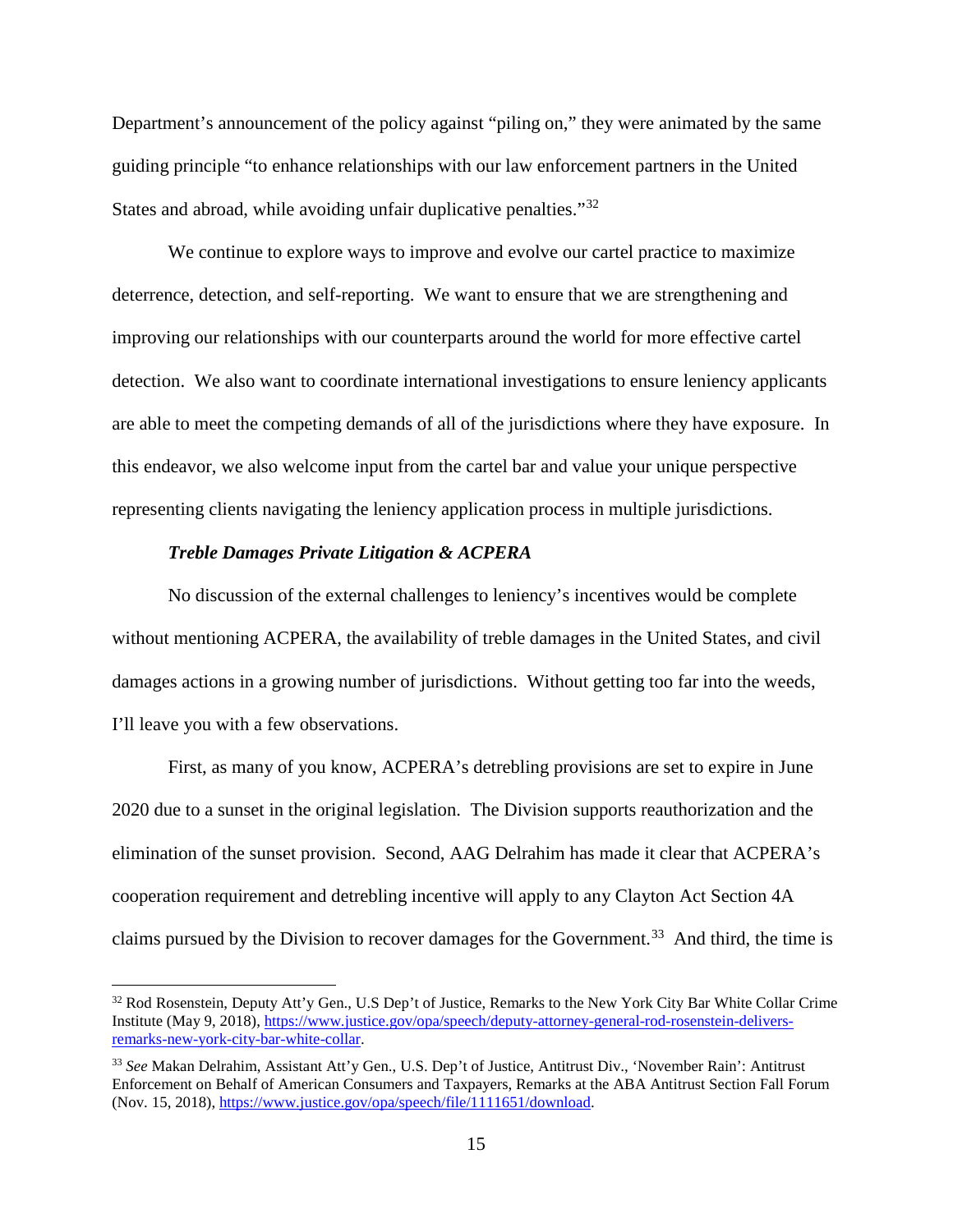now ripe for international convergence on the laws governing the intersection of leniency, private damages, and cooperation among enforcers. Greater convergence would increase the incentives to seek leniency in multiple jurisdictions and decrease burdens on applicants. It would also remove some of the confusion and complexity for those who are weighing the risks and benefits of applying for leniency.

## **IV. Leniency in the Broader Context of the Antitrust Division's Cartel Enforcement Efforts**

Finally, I want to take a moment and explain how we view the Leniency Program in the broader context of our enforcement efforts. We are focused on all three parts of our mission: to deter, detect, and prosecute criminal violations of the antitrust laws and related federal statutes. Of these, common sense tells us that deterrence is the most important because our primary goal must be the elimination of these costly crimes. When it comes to detecting, destabilizing, and disrupting large-scale domestic and international cartels, leniency is and has been the most important tool. But we cannot rely on leniency alone.

For example, corporate compliance programs play an important role in deterring cartel conduct. Companies with robust, effective compliance programs are the first line of defense in preventing these crimes, which is why we recently reconsidered our longstanding approach, and opened the door to crediting effective compliance programs.

When it comes to other critical aspects of the economy, such as public procurement, different approaches are required for us to accomplish our mission. When U.S. federal government discretionary spending (of taxpayer dollars) is in the neighborhood of \$500 billion annually, we must make this a priority area on par with other large scale domestic and

16